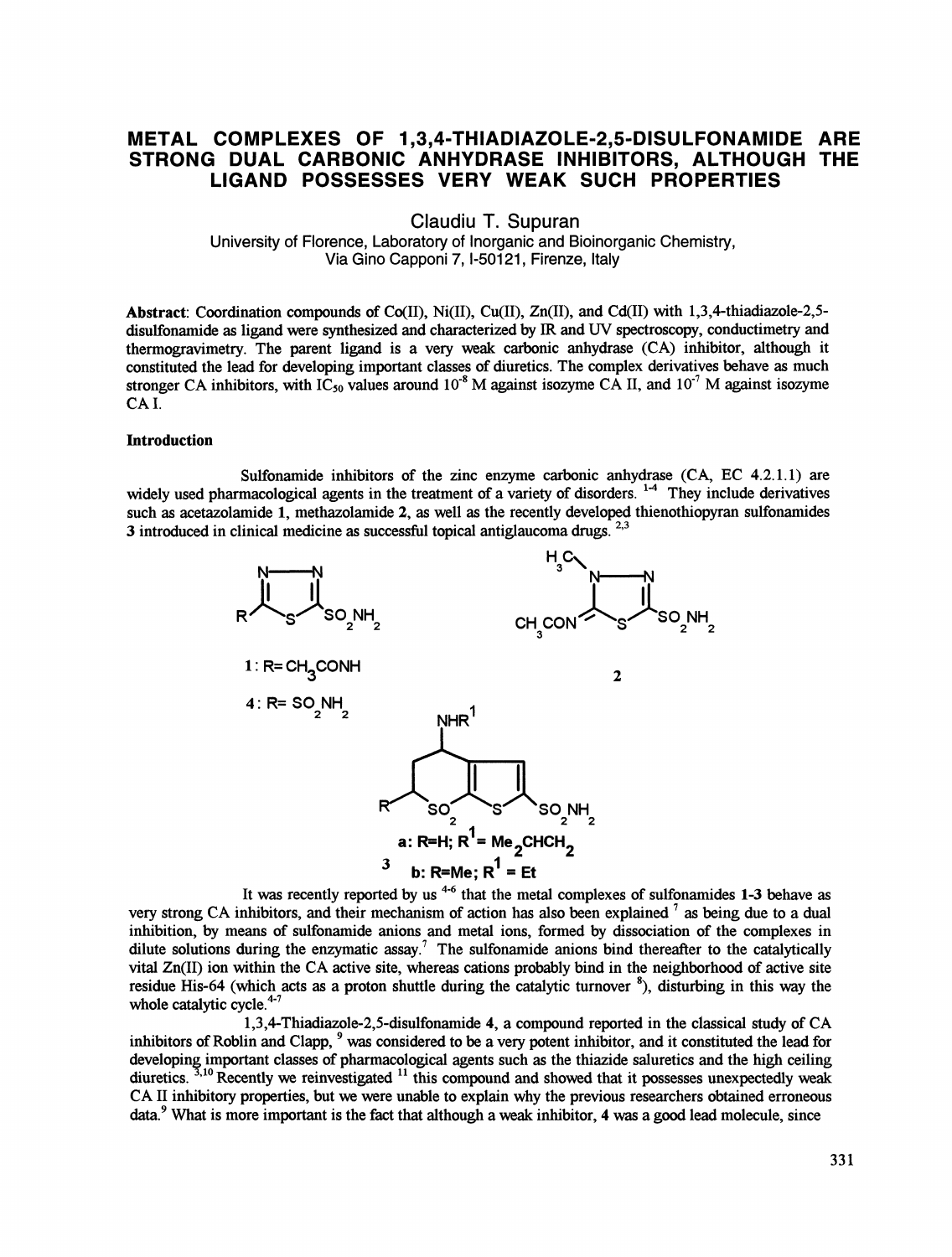it constituted the starting point for obtaining such widely used drugs as chlorothiazide or furosemide.<sup>3,11</sup>

As we are also interested in exploring the coordination chemistry of sulfonamide CA inhibitors, in addition to their pharmacological applications,  $1,4,5,11$  a study is reported here on the preparation and characterization of metal complexes containing 4 and divalent metal ions such as Co(II), Ni(II), Cu(II), Zn(II), and Cd(II). In fact 4 is the first disulfonamide for which such a study was done. Here we report the data on these new derivatives, as well as their inhibition properties against two isozymes, CA <sup>I</sup> and CA II. Mention should be made that CA <sup>I</sup> inhibition data for the parent ligand, 1,3,4-thiadiazole-2,5 disulfonamide are published here for the first time.

## Materials and Methods

Melting points were recorded on a heating plate microscope and are not corrected. FTIR spectra were obtained on thin films of pure compound, with a Perkin Elmer 1600 instrument, in the range 200 - 4000 cm<sup>-1</sup>. Electronic spectra were obtained by the diffuse reflectance technique in MgO as reference, with a Perkin Elmer Lambda 17 apparatus. Conductimetric measurements were done in DMF solutions, at  $25^{\circ}$ C (concentrations of 1 mM of complex) with a Fisher conductimeter.  $^{1}$ H- and  $^{13}$ C-NMR data were obtained in DMSO- $d_6$  as solvent with a Varian Gemmini 300 spectrometer. Chemical shifts are expressed as  $\delta$  values relative to tetramethylsilane as internal standard. Elemental analyses were done by combustion for C,H,N with an automated Carlo Erba analyzer, and gravimetrically for the metal ions, and were  $\pm$  0.4% of the theoretical values. Thermogravimetric measurements were done in air, at a heating rate of  $10^{\circ}$ C/min., with a Perkin Elmer 3600 thermobalance.

Sulfonamide 4 used in the syntheses was prepared as described earlier by us.<sup>11</sup> Metal salts, organic reagents used for preparing the ligand 4 and solvents were from Aldrich and were used without additional purification. Bovine CA II and human CA <sup>I</sup> was from Sigma Chemical Co. Inhibitors were assayed by Maren's micromethod  $^{12}$ , in the conditions of the E-I (enzyme-inhibitor) technique, at 0°C in veronal buffer.  $IC_{50}$  values represent the molarity of inhibitor producing a 50% decrease of CA specific activity for the  $CO<sub>2</sub>$  hydration reaction.

## Synthesis of coordination compounds 5-9

An amount of <sup>10</sup> mMoles of sulfonamide 4 was converted into the disodium salt, by dissolving in a solution obtained from 20 mMoles of NaOH and <sup>15</sup> mL water. The disodium salt obtained in this way was treated then with a solution of metal salt (MCl<sub>2</sub> .xH<sub>2</sub>O, where M = Co(II), Ni(II), Zn(II), Cd(II) and Cu(II)), in ethanol, working at molar ratios sulfonamide :  $M(II)$  of 1:1. The complexes 5-9 precipitated immediately, were filtered and air dried. Yields were in the range of 50-60%.

## Synthesis of coordination compounds 10-14

<sup>10</sup> mMoles sulfonamide <sup>4</sup> were suspended in <sup>25</sup> mL of concentrated ammonia solution and stirred energetically till complete dissolution, then 10 mMoles of MCl<sub>2</sub> (as above) dissolved in a small amount of water were added dropwise. The precipitated complexes were filtered and air dried. Yields were higher than for the previous complexes (70-75%).

#### Results and Discussion

Two approaches were used for the preparation of complexes containing 1,3,4-thiadiazole-2,5-disulfonamide as ligand, both of which were widely employed before by us  $^{6a,b,13}$  and by Borras'  $^{6c,14}$ group for preparing acetazolamide <sup>1</sup> and methazolamide 2 complexes, some of which were subsequently characterized extensively by spectroscopic and X-ray crystallographic methods.<sup>5</sup> According to our method <sup>6a</sup> the coordination compounds of sulfonamides were prepared starting from the sodium salt of the ligand, in aqueous milieu, whereas according to Borras' group they were obtained in the presence of ammonia (or other amines, such as pyridine, ethylenediamine, imidazole, etc), in alcohol as solvent. <sup>14</sup> In such cases, the amines are also coordinated to the metal ions, in addition to the sulfonamide ligands. In the present study, we prepared and characterized both types of derivatives, working with the sodium salt of 4, but also with the ligand in the presence of ammonia, in both cases in a 1:1 molar ratio ligand:metal salt.

The new derivatives prepared in this study, containing 4 and the following metal ions, Co(II), Ni(II),Cu(II), Zn(II), and Cd(II), of type 5-14, are shown in Table I, together with their elemental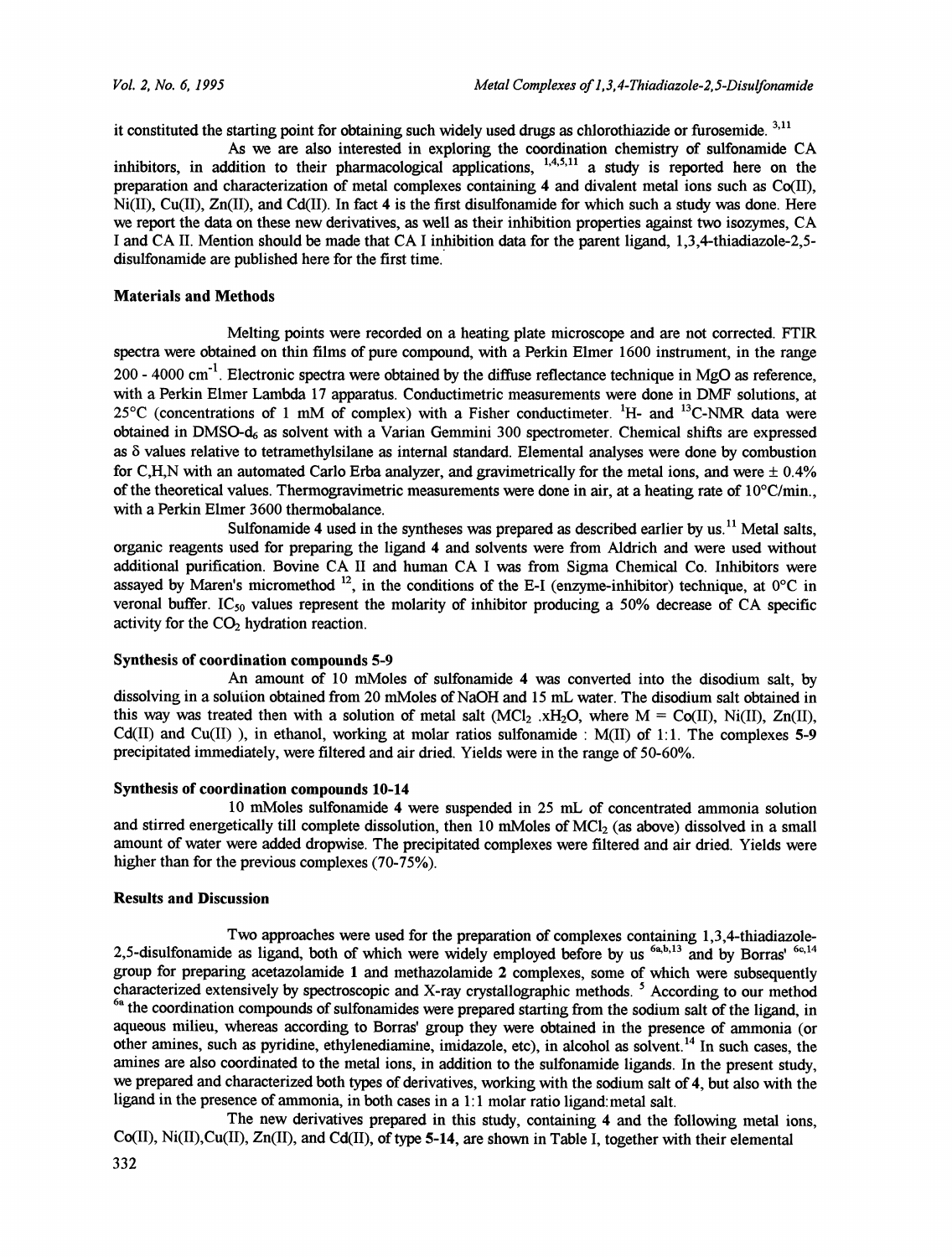analysis data (within  $\pm$  0.4% of the theoretical values).

| No. | Compound             | Color        | Analysis (calc./found) |               |         |                                 |
|-----|----------------------|--------------|------------------------|---------------|---------|---------------------------------|
|     |                      |              | $%M^a$                 | % $C^{\rm b}$ | % $H^b$ | $\%N^b$                         |
| 5   | $[CoS(OH2)2]n$       | black-violet | 17.5/17.2              |               |         | 7.1/6.9 1.8/1.6 16.6/16.4       |
| 6   | $[NiS(OH2)2]n$       | deep green   | 17.4/17.1              | 7.1/7.1       |         | $1.7/1.5$ 16.6/16.5             |
| 7   | $[CuS(OH2)2]n$       | olive        | 18.6/18.4              |               |         | 7.0/6.8 1.7/1.6 16.4/16.1       |
| 8   | $[ZnS]_n$            | white        | 21.2/20.9              |               |         | 7.8/7.5 0.7/0.6 18.2/18.1       |
| 9   | $[CdS(OH2)2]n$       | white        | 28.8/28.5              |               |         | $6.1/5.9$ $1.5/1.2$ $14.3/14.2$ |
| 10  | $[CoS(NH_3)_2]_n$    | black-violet | 17.6/17.3              |               |         | $7.1/6.9$ $2.4/2.3$ $25.0/24.8$ |
| 11  | $[NiS(NH_3)_2]_n$    | deep blue    | 17.5/17.1              |               |         | 7.1/6.8 2.4/2.0 25.1/24.8       |
| 12  | $[CuS(NH3)2]n$       | blue         | 18.7/18.5              |               |         | 7.0/6.7 2.3/2.0 24.7/24.6       |
| 13  | $[ZnS(NH_3)_2]_n$    | white        | 19.1/18.8              |               |         | 7.0/6.8 2.3/2.2 24.6/24.2       |
| 14  | $\text{[CdS(NH3)2]}$ | white        | 28.9/28.5              |               |         | $6.1/5.7$ $2.0/2.1$ $21.6/21.3$ |

Table I: Complexes 5-14 prepared and their elemental analysis data (S stands for the doubly deprotonated species of sulfonamide 4).

 ${}^{4}$ By gravimetry;  ${}^{b}$ By combustion

The prepared derivatives were further characterized by spectroscopic, thermogravimetric and conductimetric measurements. In Table II some of these data are shown, more specifically the sulfonamido vibrations in the IR spectra of the ligand 4 and complexes 5-14, as well as electronic absorption bands, thermogravimetric (TG) analysis and conductimetric data of these compounds.

|       | -----                                    | -------------                     |                      |                            |
|-------|------------------------------------------|-----------------------------------|----------------------|----------------------------|
| Comp. | IR. Spectra $\degree$ , cm <sup>-1</sup> | Electronic Spectra <sup>b</sup> , | TG °                 | Conductimetry <sup>d</sup> |
|       | (0.00, 0.00, 0.00)                       | $\sim$ $\sim$ $\sim$              | $\sim$ $\sim$ $\sim$ | $\sim$ -1                  |

Table II: Spectroscopic, magnetic and conductimetric data for complexes 5-10 as compared to ligands 4.

|    | $v(SO_2)^S v(SO_2)^{3S}$ |      | $v$ (cm <sup>-1</sup> ) | calc./found              | $\Lambda_M$ ( $\Omega^{-1}$ xcm <sup>2</sup> xmol <sup>-1</sup> ) |  |
|----|--------------------------|------|-------------------------|--------------------------|-------------------------------------------------------------------|--|
| 4  | 1107                     | 1378 |                         |                          | 34                                                                |  |
| 5  | 1088                     | 1351 | 8,300; 17,500; 20,400   | $11.1/10.7$ <sup>e</sup> | 54                                                                |  |
| 6  | 1087                     | 1348 | 9,450; 15,800; 26,300   | $10.7/10.5$ °            | 28                                                                |  |
| 7  | 1087                     | 1350 | 16,200                  | $10.8/10.5$ °            | 18                                                                |  |
| 8  | 1088                     | 1347 |                         |                          | 21                                                                |  |
| 9  | 1085                     | 1357 |                         | $9.2/9.1$ °              | 27                                                                |  |
| 10 | 1086                     | 1361 | 8,850; 17,800; 20,300   | $10.2/10.1$ <sup>f</sup> | 29                                                                |  |
| 11 | 1085                     | 1360 | 9,100; 16,000; 26,300   | 10.1/9.9 <sup>f</sup>    | 36                                                                |  |
| 12 | 1088                     | 1359 | 16,200                  | $10.0/9.6$ <sup>f</sup>  | 31                                                                |  |
| 13 | 1086                     | 1359 |                         | $10.2/9.9$ <sup>f</sup>  | 22                                                                |  |
| 14 | 1087                     | 1358 |                         | $8.7/8.5$ <sup>f</sup>   | 30                                                                |  |

 $a$  FTIR spectra of thin films of pure compound; <sup>b</sup> Diffuse reflectance spectra in MgO as reference; <sup>c</sup> Weight loss between 110-180<sup>o</sup>C for compounds 5-9, and 70-120<sup>o</sup>C for compounds 10-14; <sup>d</sup> Solution 10<sup>-3</sup> M, in DMF, at 25°C;  $\textdegree$  Corresponding to 2 H<sub>2</sub>O for a metal ion;  $\textdegree$  Corresponding to 2 NH<sub>3</sub> for a metal ion.

In the FTIR spectra of 4 the strong  $SO_2$  vibrations were evidenced at 1107 (symmetrical) and 1378 (asymmetrical) cm<sup>-1</sup>, respectively, whereas NH<sub>2</sub> stretching vibrations appeared at 3080 cm<sup>-1</sup>. For complexes 5-14 little differences were evidenced in the IR spectra, as compared to those of the ligand 4, and they consisted in: (i) shifting of the two sulfonamide bands, with about  $20-30$  cm<sup>-1</sup> towards lower wavenumbers as compared to the corresponding bands of the ligand. This behavior was well documented for other complexes of heterocyclic sulfonamides, such as 1-3, previously reported, 1,4,6,13,14 and clearly indicates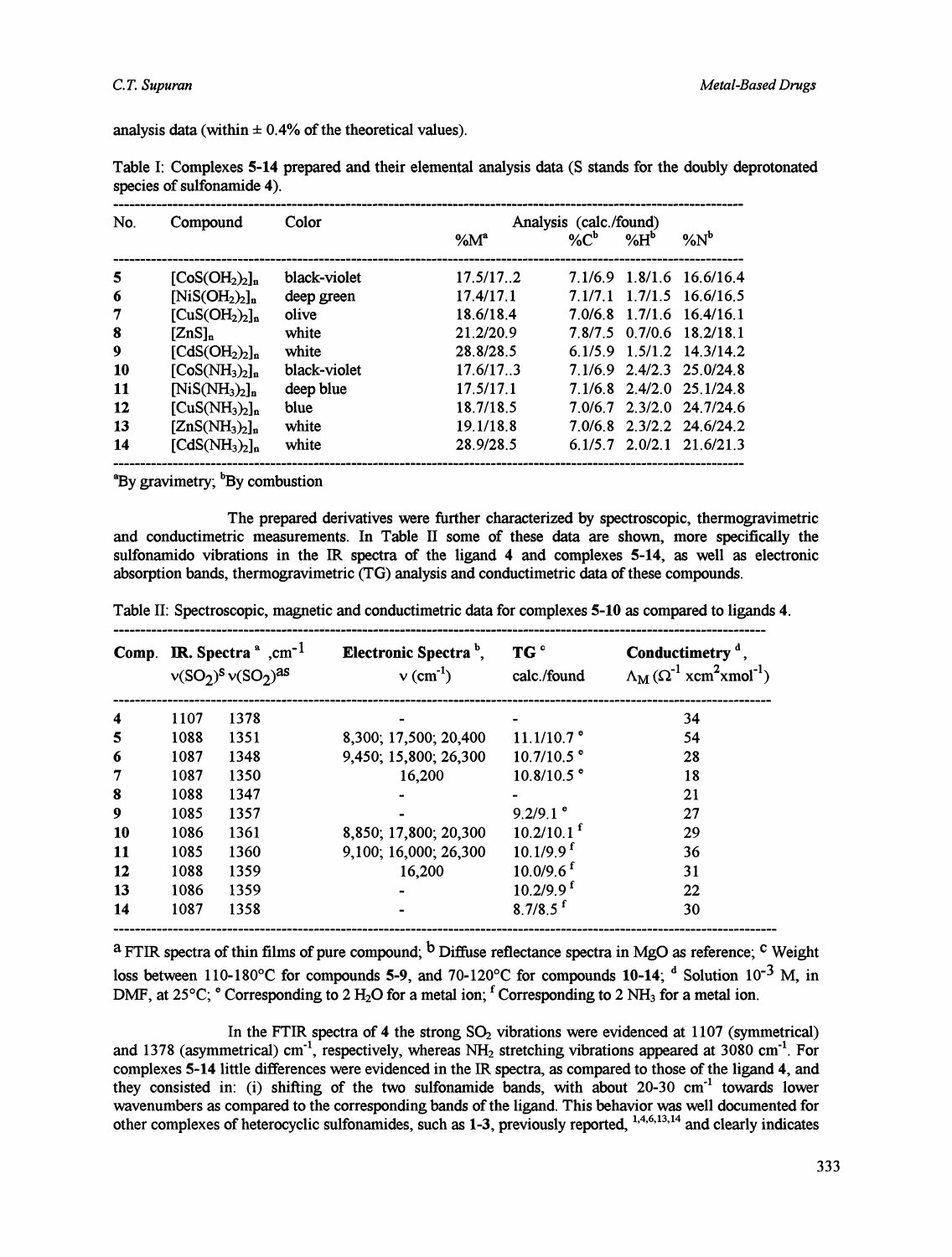that the deprotonated sulfonamido moiety interacts with the metal ions, a fact confirmed by X-ray crystallographic studies of several Zn(II) and Cu(II) complexes containing acetazolamide 1, methazolamide 2 or other sulfonamides of this type  $46,11,13,14$ ; (ii) the shift of the v(NH<sub>2</sub>) vibration at 3020-3030 cm<sup>-1</sup>, in the spectra of the sodium salt of 4 as well as in that of complexes 5-14 (data not shown); (iii) in the spectra of the ammonia-containing complexes, 10-14, such an additional band appears at 3345-3350 cm<sup>-1</sup>, due to coordinated  $NH_3$  molecules; (iv) the presence of bands around 340 and 399 cm<sup>-1</sup> in the spectra of complexes 5-14, tentatively assigned as due to M-N and M-O vibrations.  $^{13,14,15}$ 

In the diffuse reflectance spectra of the Co(II) complexes 5 and 10, an intense band with three maxima, around 8,500; 17,500, and 20,300 cm"1, respectively was evidenced, which is characteristic for this ion in octahedral geometry.<sup>16,17</sup> The two Ni(II) complexes, 6 and 11, present a similar spectrum, again with three maxima, around  $9,100-9,500$ ;  $15,800-16,000$  and  $26,300$  cm<sup>-1</sup>, respectively, which is typical for Ni(II) in octahedral surrounding. <sup>18</sup> For the two Cu(II) complexes, 7 and 12, a structureless wide band centered at 16,200 cm<sup>-1</sup> was observed, similarly with that of the acetazolamide complexes of Cu(II) previously reported by us  $4a$  and by Borras' group,  $14$  which contain Cu(II) in octahedral geometry. Probably derivatives 7 and 12 are octahedral too, as other Cu(II) complexes with this type of ligands, described by Raper.<sup>19</sup>

The <sup>1</sup>H- and <sup>13</sup>C-NMR spectra of ligand 4 are very simple due to the high symmetry of the molecule. A broad signal at 7.20 ppm due to the SO<sub>2</sub>NH<sub>2</sub> protons is seen in the <sup>1</sup>H-NMR spectrum, and one signal at 162.4 ppm in the  $^{13}$ C-NMR spectrum.  $^{11}$  For the Zn(II) complexes 8 and 13 no signals were detected around 7 ppm in the proton spectra, whereas in the <sup>13</sup>C-NMR spectra the signal was shifted at 169.5 ppm (for 8), and 171.2 ppm (for 13), respectively, possibly due to the neighborhood of the cation. Although few NMR data were published for complexes of sulfonamides, <sup>a</sup> similar behavior was documented by Casanova for the  $Zn(II)$  derivative of sulfathiazole.<sup>20</sup>

From the conductimetric data of Table II one can see that all the prepared complexes, as well as the original ligand, behave as non-electrolytes, in contrast to the disodium salt which is a 2:1 electrolyte (data not shown).



 $10-14$  : L = NH

Correlating the above data with the TG analysis (Table II), which proved that two water and two ammonia molecules per metal ion, respectively, are also coordinated to these (with one exception, which is the Zn(II) derivatives 8), one can presume that the geometry of central ions in the prepared complexes is tetrahedral for the  $Zn(II)$  derivative 8, and octahedral (with two coordinated water or ammonia molecules) for all other derivatives. Considering 4 as a tetradentate ligand, by means of the two ionized sulfonamido nitrogens, and the two endocyclic nitrogens (as for the related bidentate ligand, acetazolamide 1, previously investigated<sup>5</sup>) the polymeric structures shown above are proposed for the synthesized complexes, which would also explain their very low solubility in the majority of solvents. Practically. in contrast to other sulfonamide complexes, derivatives  $5-14$  have a moderate or very low solubility in DMSO and DMF too.

Complexes 5-14 prepared in this study were tested for their ability to inhibit carbonic anhydrase ( (human isozyme I and bovine isozyme II were used in these assays). In Table III  $IC_{50}$  values are presented for these compounds, comparatively with the corresponding data of the ligand 4 as well as the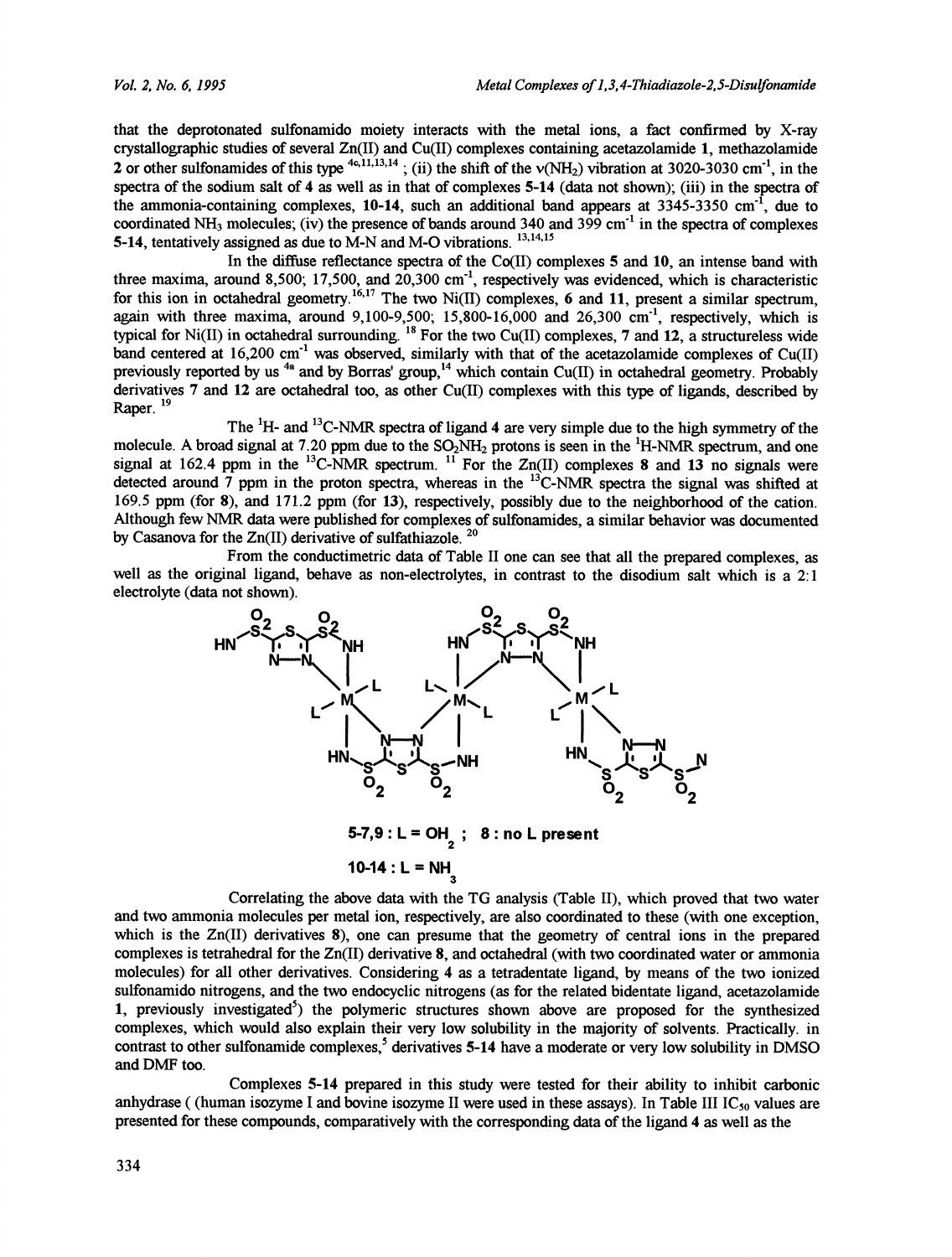standard CA inhibitors, acetazolamide <sup>1</sup> and methazolamide 2.

| Compound                 | $IC_{50}$ (nM) <sup>a</sup> |
|--------------------------|-----------------------------|
| CA <sub>I</sub>          | CA II                       |
| 200 <sup>b</sup><br>1    | 7 <sup>b</sup>              |
| 10 <sup>°</sup><br>2     | $8^{\circ}$                 |
| 3.5.10 <sup>5</sup><br>4 | $10^{4 d}$                  |
| 5<br>345                 | 30                          |
| 6<br>390                 | 45                          |
| 175<br>7                 | 24                          |
| 8<br>210                 | 28                          |
| 9<br>180                 | 17                          |
| 10<br>360                | 42                          |
| 440<br>11                | 41                          |
| 12<br>185                | 27                          |
| 13<br>205                | 22                          |
| 14<br>185                | 19                          |

Table III: CA I and II inhibition data, for CO<sub>2</sub> hydration, with compounds 1-14, determined by Maren's method.<sup>10</sup>

"Molarity of inhibitor (calculated as for the monomer for complexes) producing a 50% decrease of enzyme specific activity for the CO<sub>2</sub> hydration reaction, at 0°C; <sup>b</sup> From refs. <sup>1,3a</sup>; <sup>c</sup> From ref. <sup>21</sup>; <sup>d</sup> From ref. <sup>11</sup>.

Two things are very striking regarding data of Table III. First, the very weak inhibitory properties of disulfonamide <sup>4</sup> towards both CA isozymes investigated (data on CA <sup>I</sup> were not published before). Although structurally related to acetazolamide 1 and methazolamide 2, the disulfonamide 4 is  $10<sup>3</sup>$ - $10<sup>4</sup>$  times a weaker CA inhibitor towards both these isozymes, as compared to the clinically used derivatives 1 and 2. Thus, as shown earlier on CA II,<sup>11</sup> and confirmed here for the other red cell isozyme CA I, 4 has inhibitory properties comparable to those of benzene-1,3-disulfonamide. The other surprising fact is that, in contrast to 4, its metal complexes prepared by us, of the type 5-14, are much stronger CA inhibitors, <sup>a</sup> characteristic shared with all other complexes of heterocyclic sulfonamides reported in the last period by this group.  $1.5$  As shown in the introduction, this is due to the dual mechanism of inhibition of such compounds. Activity is dependent on the metal ion present in these compounds, with Cu(II), Cd(II) and Zn(II) derivatives being the most effective, towards both CA isozymes investigated.

In conclusion, this is the first report of metal complexes of a heterocyclic disulfonamide, which possess very strong CA I and CA II inhibitory properties, although the ligand itself, a historically important molecule for the development of diuretic agents, is weakly inhibitory. The new compounds prepared were characterized by standard procedures, and a polymeric structure was proposed for all of them. Unfortunately, due to their poor solubility in usual solvents, no good crystal for X-ray diffraction experiments could be obtained.

#### References

1. C.T.Supuran, in "Carbonic Anhydrase and Modulation of Physiologic and Pathologic Processes in the Organism", I.Puscas ed., Helicon, Timisoara 1994, pp. 29-111.

2. T.H.Maren, J.Glaucoma, 1995, 4,49-62.

4. a)C.T.Supuran,, Roum.Chem.Quart.Rev., 1993, 1, 77-116; b) T.H.Maren, B.W.Clare and C.T.Supuran, Roum. Chem.Quart.Rev., 1994, 2, 259-282.

<sup>3.</sup> a)T.H.Maren, *Physiol.Rev.*, 1967, 47, 595-781; b) T.H.Maren, *Drug Dev.Res.*, 1987, 10, 255-276.

<sup>5.</sup> G.Alzuet, S.Ferrer, J.Borras and C.T.Supuran, Roum. Chem. Quart.Rev., 1994, 2, 283-300.